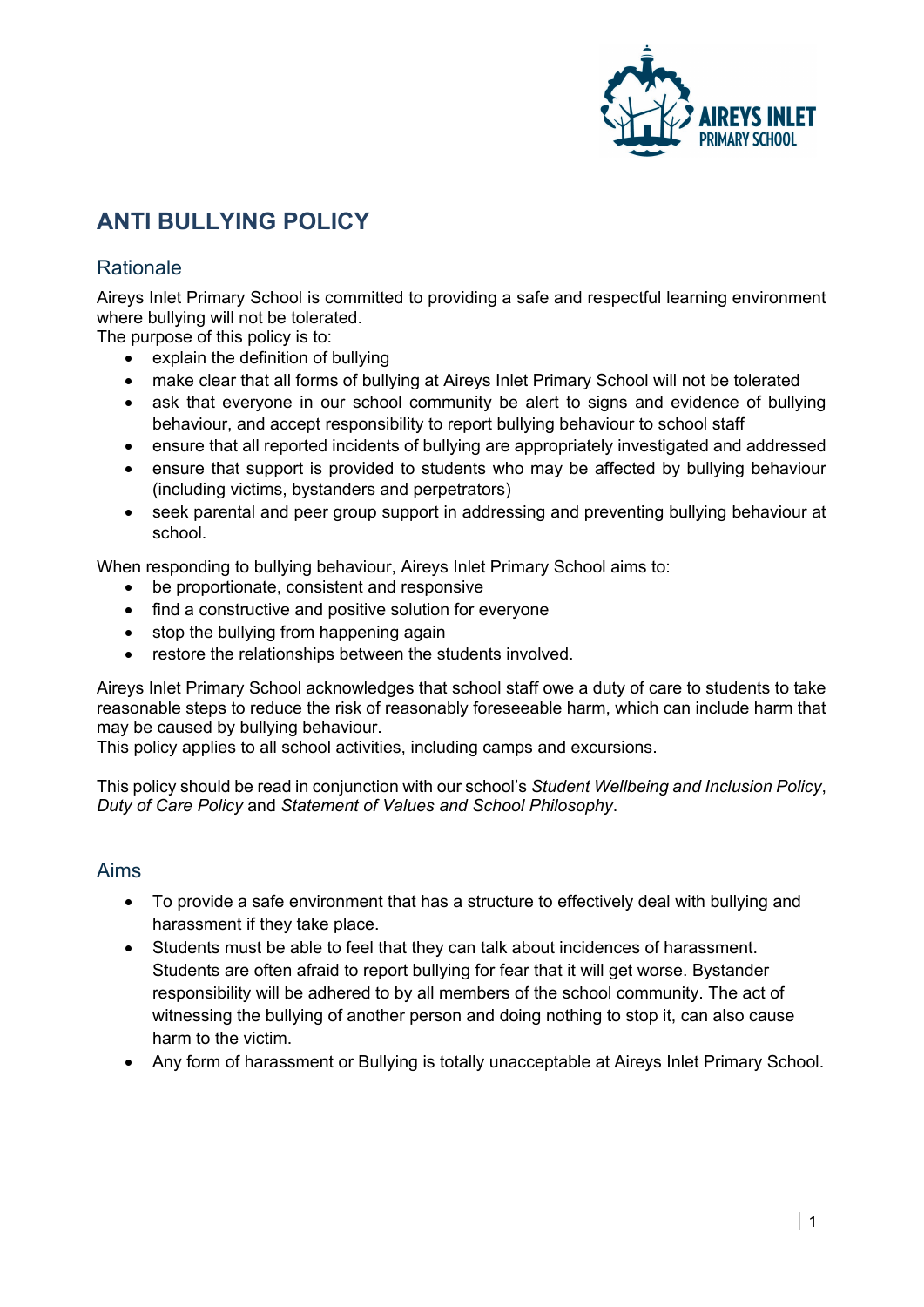## Implementation

#### **Definitions**

*Bullying* occurs when someone, or a group of people, deliberately and repeatedly upset, harass, intimidate, threaten or hurt another person or damage their property, reputation or social acceptance. There is an imbalance of power in incidents of bullying, where the bully or bullies have more power than the victim due to their age, size, status or other reasons.

Bullying may be direct or indirect, physical or verbal, and includes cyberbullying. Bullying is not a one-off disagreement between two or more people or a situation of mutual dislike.

#### **Bullying can be**:

- 1. *direct physical bullying* e.g. hitting, tripping, and pushing or damaging property.
- 2. *direct verbal bullying* e.g. name calling, insults, homophobic or racist remarks, verbal abuse.
- 3. *indirect bullying* e.g. spreading rumours, playing nasty jokes to embarrass and humiliate, mimicking, encouraging others to socially exclude a person and/or damaging a person's social reputation or social acceptance.

*Cyberbullying* is direct or indirect bullying behaviours using digital technology. For example via a mobile phone, tablets, computers, chat rooms, email, social media, etc. It can be verbal, written or include use of images, video and/or audio.

*Mutual conflict* involves an argument or disagreement between people with no imbalance of power. In incidents of mutual conflict, generally, both parties are upset and usually both want a resolution to the issue. Unresolved mutual conflict can develop into bullying if one of the parties targets the other repeatedly in retaliation.

*Social rejection or dislike* is not bullying unless it involves deliberate and repeated attempts to cause distress, exclude or create dislike by others.

*Single-episode acts* of harassment, nastiness or physical aggression are not the same as bullying. If someone is verbally abused or pushed on one occasion, they are not being bullied. Harassment, nastiness or physical aggression that is directed towards many different people is not the same as bullying. However, single episodes of harassment, nastiness or physical aggression are not acceptable behaviours at our school.

Many distressing behaviours may not constitute bullying even though they are unpleasant. Students who are involved in or who witness any distressing behaviours of concern are encouraged to report their concerns to school staff.

## **BULLYING PREVENTION**

Aireys Inlet Primary School has a number of programs and strategies in place to build a positive and inclusive school culture. We strive to foster a school culture that prevents bullying behaviour by modelling and encouraging behaviour that demonstrates acceptance, kindness and respect. Bullying prevention at Aireys Inlet Primary School is proactive and is supported by research that

indicates that a whole school, multifaceted approach is the most effect way to prevent and address bullying. At our school:

- We have a positive school environment that provides safety, security and support for students and promotes positive relationships and wellbeing.
- We strive to build strong partnerships between the school, families and the broader community that means all members work together to ensure the safety of students.
- Teachers are encouraged to incorporate classroom management strategies that discourage bullying and promote positive behaviour.
- A range of year level incursions and programs are planned for each year to raise awareness about bullying and its impacts.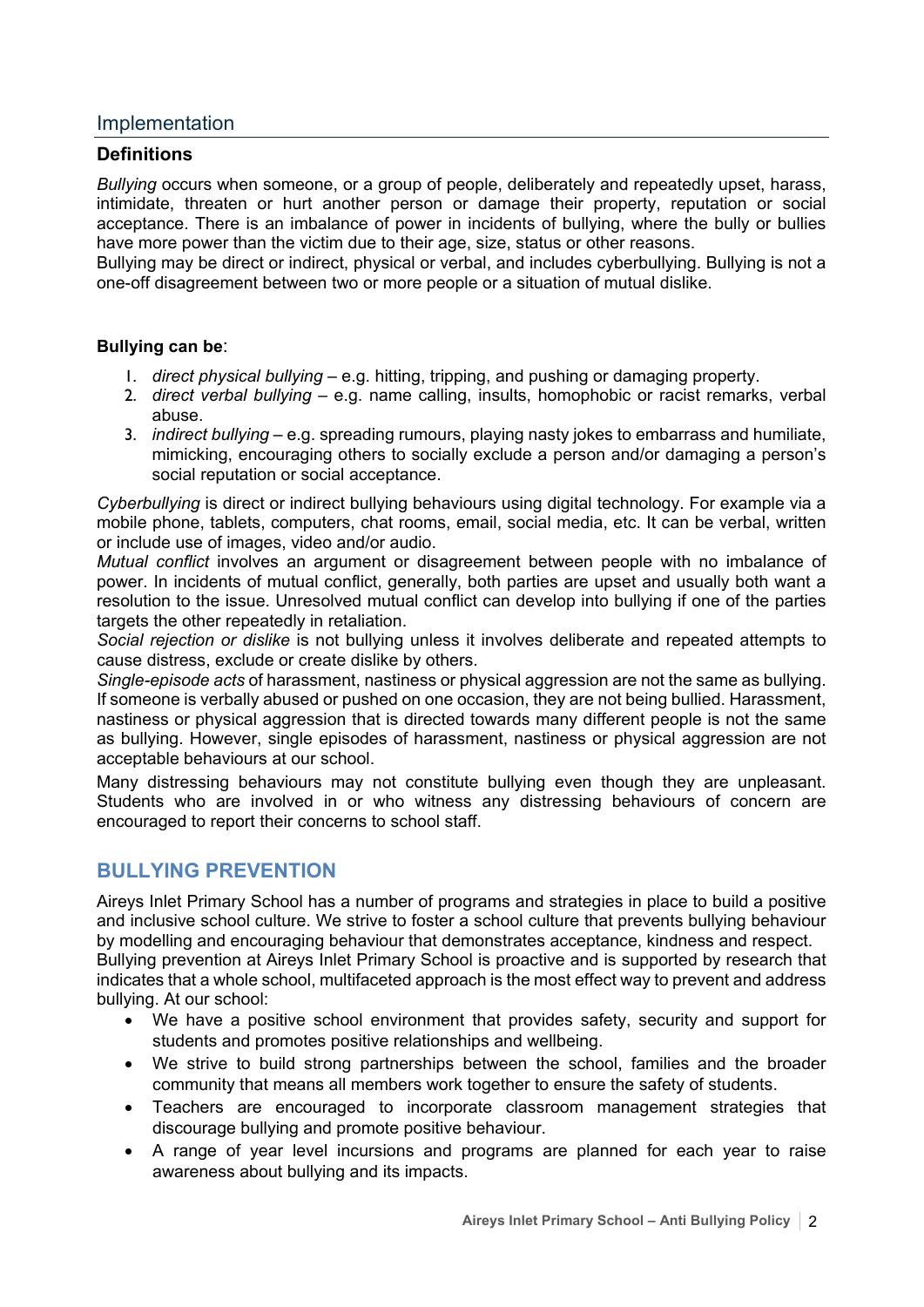- In the classroom, our social and emotional learning curriculum teaches students what constitutes bullying and how to respond to bullying behaviour assertively. This promotes resilience, assertiveness, conflict resolution and problem solving.
- The Peer Support Program and the Peer Mediation program encourage positive relationships between students in different year levels. We seek to empower students to be confident communicators and to resolve conflict in a non-aggressive and constructive way.
- Students are encouraged to look out for each other and to talk to teachers and older peers about any bullying they have experienced or witnessed.

For further information about our engagement and wellbeing initiatives, please see our *Student Wellbeing and Inclusion* policy.

## **INCIDENT RESPONSE**

Bullying complaints will be taken seriously and responded to sensitively at our school.

Students who may be experiencing bullying behaviour, or students who have witnessed bullying behaviour, are encouraged to report their concerns to school staff as soon as possible.

In most circumstances, we encourage students to speak to their teacher. However, students are welcome to discuss their concerns with any trusted member of staff including other classroom teachers or the Principal.

Parents or carers who may develop concerns that their child is involved in, or has witnessed bullying behaviour should contact the school.

#### **Investigations**

When notified of alleged bullying behaviour, school staff are required to:

- 1. record the details of the allegations; and
- 2. inform the Principal

The school is responsible for investigating allegations of bullying in a timely and sensitive manner. To appropriately investigate an allegation of bullying, the teaching staff or Principal may:

- speak to the students involved in the allegations, including the victim/s, the alleged perpetrator/s and any witnesses to the incidents
- speak to the parents of the students involved
- speak to the teachers of the students involved
- take detailed notes of all discussions for future reference
- obtain written statements from all or any of the above.

All communications in the course of investigating an allegation of bullying will be managed sensitively. Investigations will be completed as quickly as possible to allow for the behaviours to be addressed in a timely manner.

The objective of completing a thorough investigation into the circumstances of alleged bullying behaviour is to determine the nature of the conduct and the students involved. A thorough understanding of the alleged bullying will inform staff about how to most effectively implement an appropriate response to that behaviour.

Serious bullying, including serious cyberbullying, is a criminal offence and may be referred to Victoria Police. For more information, see: [Brodie's Law.](http://www.education.vic.gov.au/about/programs/bullystoppers/Pages/advicesheetbrodieslaw.aspx)

## **Responses to bullying behaviours**

There are a number of factors that will be considered when determining the most appropriate response to the behaviour. When making a decision about how to respond to bullying behaviour, the school will consider:

• the age and maturity of the students involved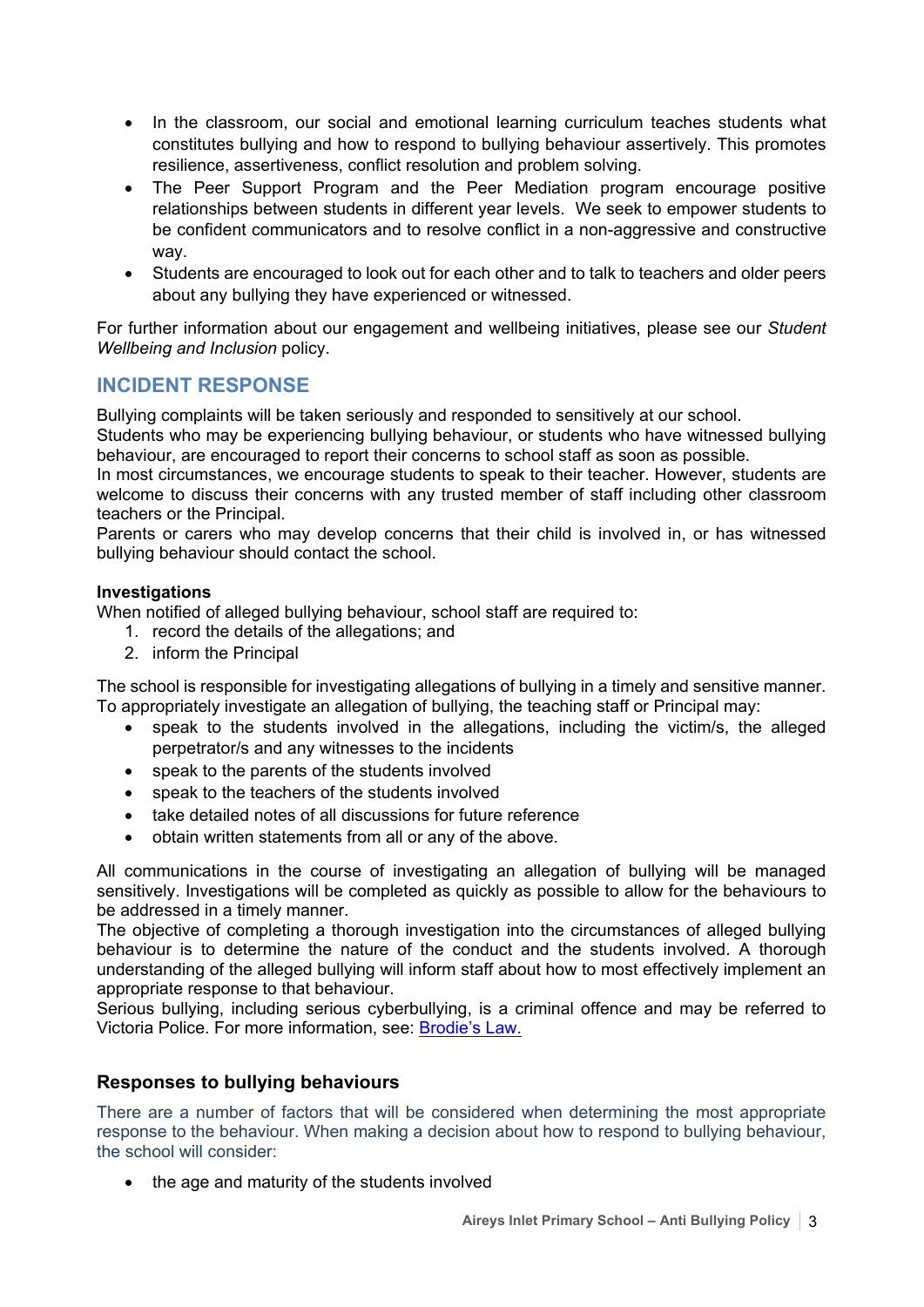- the severity and frequency of the bullying, and the impact it has had on the victim student
- whether the perpetrator student or students have displayed similar behaviour before
- whether the bullying took place in a group or one-to-one context
- the alleged motive of the behaviour, including any element of provocation.

The school may implement all, or some of the following responses to bullying behaviours:

- Offer counselling support to the victim student or students
- Offer counselling support to the perpetrator student or students
- Offer counselling support to affected students, including witnesses and/or friends of the victim student
- Facilitate a restorative practice meeting with all or some of the students involved. The objective of restorative practice is to repair relationships that have been damaged by bringing about a sense of remorse and restorative action on the part of the person who has bullied someone and forgiveness by the person who has been bullied.
- Facilitate a mediation between some or all of the students involved to help to encourage students to take responsibility for their behaviour and explore underlying reasons for conflict or grievance.
- Implement disciplinary consequences for the perpetrator students, which may include removal of privileges, detention, suspension and/or expulsion consistent with our Student Wellbeing and Inclusion policy, our Code of Cooperation and clear consequences document, the Ministerial Order on Suspensions and Expulsions and any other relevant Department policy.
- Facilitate a Student Support Group meeting and/or Behaviour Support Plan for affected students.
- Provide discussion and/or mentoring for different social and emotional learning competencies of the students involved
- Monitor the behaviour of the students involved for an appropriate time and take follow up action if necessary.
- Implement year group targeted strategies to reinforce positive behaviours

Aireys Inlet Primary School understands the importance of monitoring the progress of students who have been involved in or affected by bullying behaviour. Our ability to effectively reduce and eliminate bullying behaviour is greatly affected by students reporting concerning behaviour as soon as possible, so that the responses implemented by the school are timely and appropriate in the circumstances.

This policy will be reviewed on an annual basis following analysis of school data on reported incidents of, and responses to bullying to ensure that this policy remains up to date, practical and effective.

Data will be collected through:

- discussion with students
- regular student and staff surveys
- assessment of school-based data, including the number of reported incidents of bullying in each year group and the effectiveness of the responses implemented.

# **Evaluation**

This policy will be reviewed on an annual basis following analysis of school data on reported incidents of, and responses to bullying to ensure that this policy remains up to date, practical and effective.